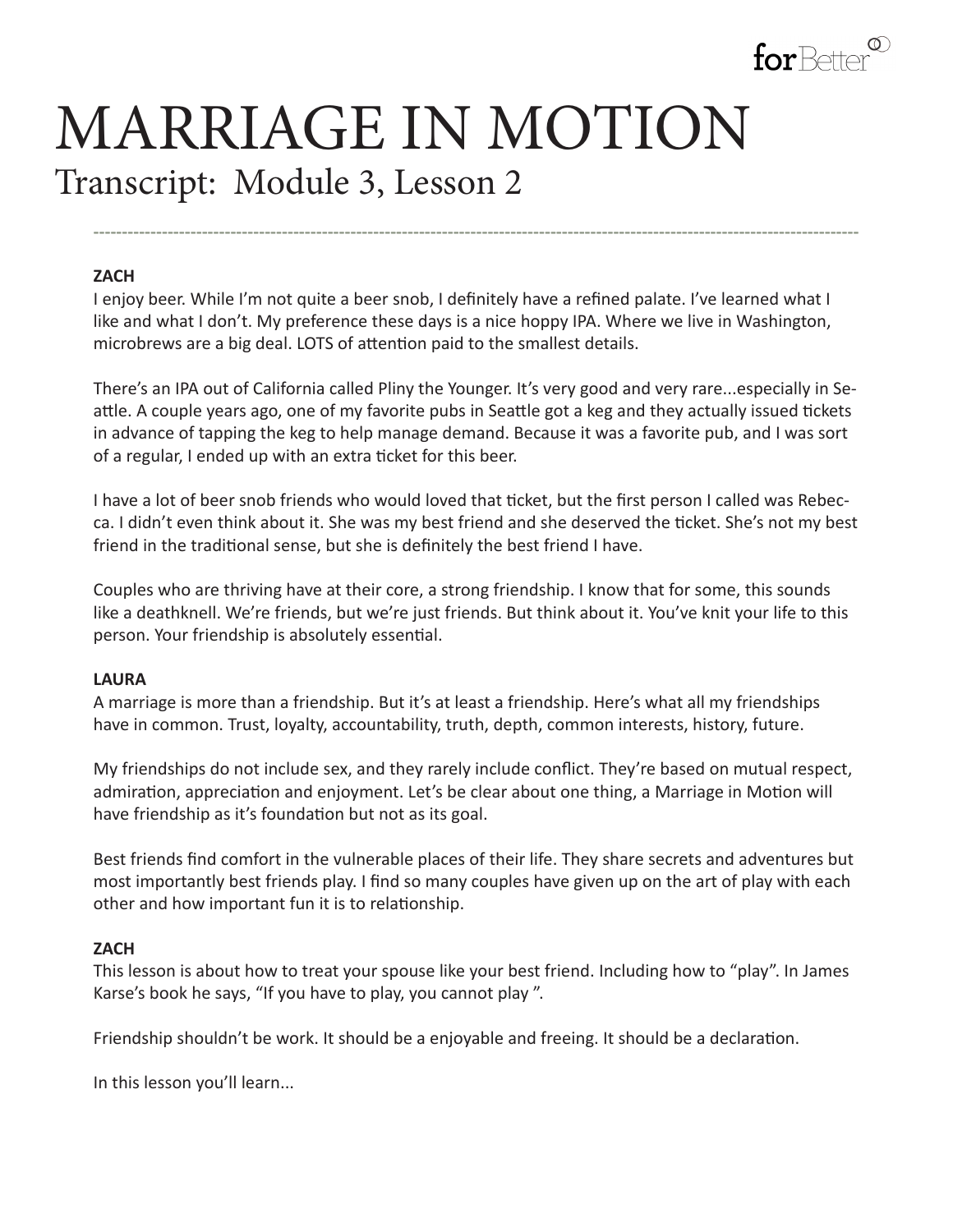- 1. The three declarations of a marital friendship.
- 2. How to say "I know you."
- 3. How to say "I like you."
- 4. How to say "I'll be here for you."
- 5. What matters most.
- 6. To become clear about your "next step".

# **LAURA**

When my husband and I were first "dating" I was a typical college co-ed....single and ready to mingle. We spent our first summer together lounging in the mornings, sipping coffee, reading and basking in the sun. This was a rare occurrence for 20-something me and the dating script that I usually followed, which was typically late night ventures out to local hot spots, shallow conversation in crowded bars, and a pile of makeup and high heels. There was something uniquely different about the way in which Ryan and I got to know each other. We simply included the other person in our day to day activities. We cooked breakfast. We grocery shopped. We went for runs together. We carpooled. There was zero effort paid in my appearance or fret over what we would do to pass our time. We simply were present and that was enough. In fact, it was better than enough. The truth is that we didn't even realize we were dating. We were became friends and decided to make our friendship last forever. So... he put a ring on it!

The focus for today is simple: The happiest marriages are based on the deepest friendships.

# **ZACH**

Let's actually define a marital friendship. The definition of a marital friendship. Dr. Gottman's theory holds that the marital friendship is made up of three core elements. "Enhance Love Maps", "Share Fondness & Admiration", "Turn Towards".

Love Maps: I know you. I like the term maps because of what it suggests about a journey. Imagine a barely detailed map...a pencil sketch with rudimentary landmarks. Then imagine a live map, constantly updated, kindof like the app on your phone. We're aiming for the latter...understanding that things change often. To be a best friend is to stay on top of those updates.

Fondness & Admiration: As far as the marital friendship is concerned, this is far more about "I like you" than "I love you". It's "I like you." Look I know that Rebecca loves me. When we're struggling, however, I need her to remind me that she likes me. Sometimes, however, she doesn't like me and that's when I know our friendship needs work.

Turning Toward: I'll be there for you. Turning toward is about saying, when you need something, I can give it to you. Or I can tell you that I won't.

### **LAURA**

Let's talk about how to say, "I' know you." This idea of "Love Maps" is helpful because again, the more detailed the map, the more you "know" your partner. Again, the best way to get to know your partner is to ask questions. Remember we're chasing small wins. Here's an easy way to "get to know" your partner.

At the beginning of the day, ask about the one thing that you should ask about at the end of the day. This is subtly powerful. And it will give you insight into the characters and settings and problems and joys of your daily life together. Instead of beginning the day with polite disinterest, try beginning the day with purposeful interest.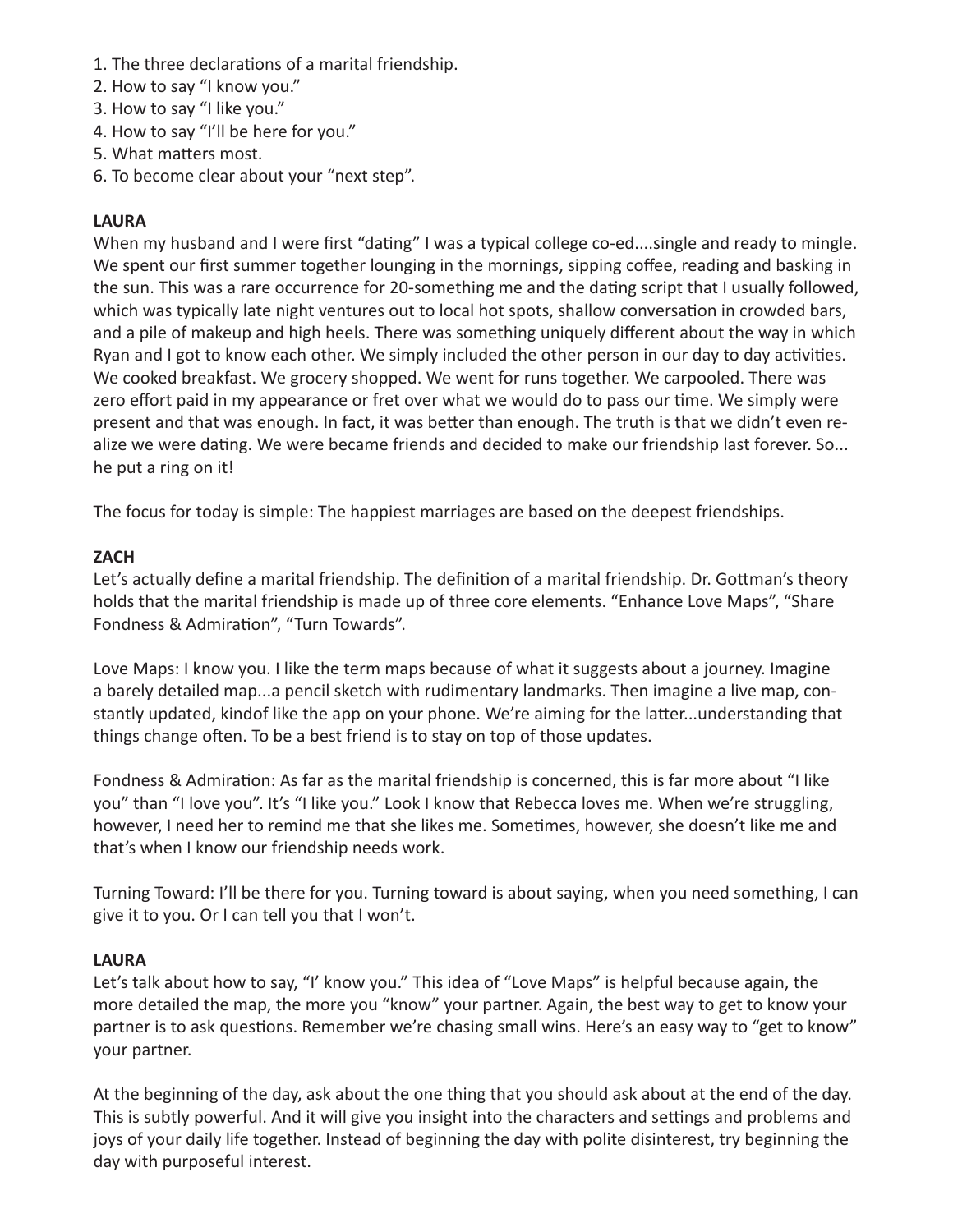THEN, at the end of the day, ask about the thing. Close the loop. I think you'll be surprised about how quickly you become invested in one another's story as you get to know them. Subtly they become your collective story and your friendship is transformed.

### **ZACH**

As your friendship strengthens, you'll find that you have much more tolerance for the things that drive you crazy. Still, it can be hard to reinforce your fondness and appreciation without intention. So, here's a super easy way to say "I like you."

Say, "I like you." Look for the things about your partner that you love and appreciate and notice them out loud. Train your own brain to tell yourself what you like. Tell your partner what you like...about them.

But honestly, here's the most powerful thing you can do. Tell other people how much you like your spouse. Watch what happens when you tell other people about the things you're proud of, the things you're attracted to, the things that you're grateful for.

We have some ideas for how you can mechanize this effort in the activity sheet, but for now, just take a quick minute focus on one thing you genuinely enjoy about your partner. See what it does to your frame of mind.

### **LAURA**

Finally, the third declaration of a marital friendship. "I'll be there for you". When I was pregnant with my firstborn, Ryan and I decided to take a three month course to prepare us for pregnancy and delivery. He selected the course titled "Husband Coached Childbirth". This course was designed to put Dad in the driver's seat, not just for the labor and delivery but over the pregnancy as well. Ryan took over the role of manager so that I didn't have to. He monitored my daily hydration and protein. He encouraged me to go to the gym or take a nap after work. When my water broke at home, he sprung into action and started calculating my contractions on an app he had already installed on his phone. Once active labor started, Ryan verbally coached me through my contractions. He was literally my biggest cheerleader. Fear is said to be your biggest enemy during labor. The moment a mother is fearful of the process, her body releases adrenaline that is counterproductive to the process. I didn't have a moment to feel fearful, because I had the person I trusted more than anyone reassuring me that I could DO this...and I was doing this...and I was a rockstar. He made me feel like the most powerful woman on the planet.

What Ryan did in that moment was show up. He said, I've got your back. That's what friends do for one another. Dr. Gottman's template for this is what he calls "turning toward versus turning away". Turning toward is answering the question, will you be there for me with saying "Hell yes I'll be there for you! You have opportunities all throughout the day to show up for your partner, to demonstrate your that they matter and are important to you. These opportunities can be small, like, sure, I'll stop at the store to grab you contact solution. Or a bit bigger..yes, I will take my 2 weeks of vacation to travel to Paris to support you as you said goodbye to your ailing mother.

You can also turn away or even against your partner. In fact one of the easiest ways to turn against your partner is to not be present. The little handheld device that is intended to CONNECT you is actually a distraction that can come between you and your partner..if you let it. One couple I worked with had the pleasure of a daily commute from the suburbs into the city. They sat side by side on the commuter bus, both completely entranced by their cell phones. They used this time to begin their workday and catch up on emails that came in overnight. From time to time, one would make a com